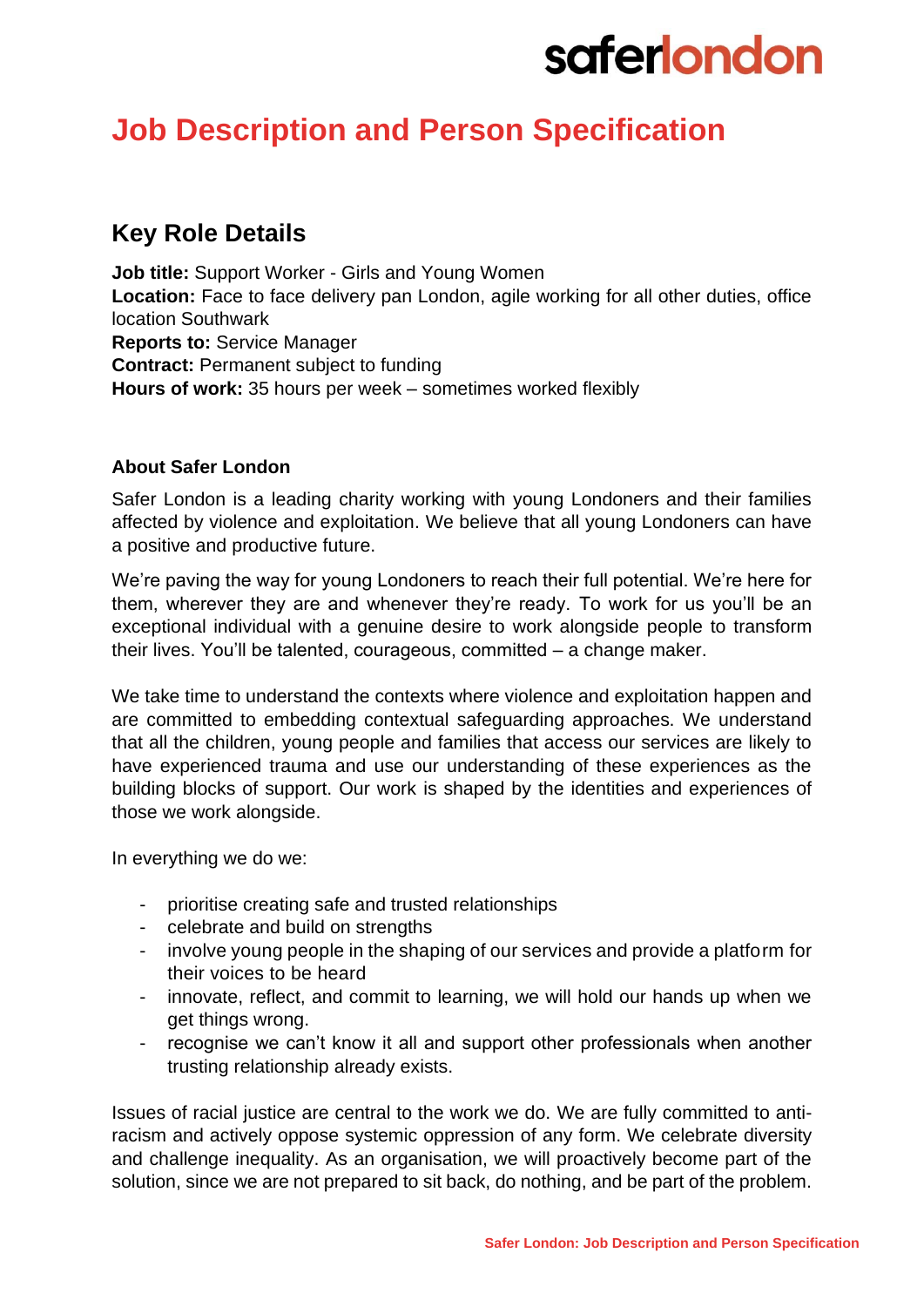#### **Role Description**

Safer London works with children, young people and families who are often exposed to high levels of risk through no fault of their own. The work is complex and a desire to focus on high quality safeguarding work is critical. We are an organisation that believes that children and young people should be safeguarded rather than criminalised – we recognise the high levels of harm outside of the home that so many children and young people are exposed to and understand families are doing their best to manage this.

#### Role Summary

In this role you will provide one to one support to girls and young women who are affected by violence and exploitation. This includes child sexual exploitation, child criminal exploitation, youth violence and sexual abuse perpetrated outside of the family.

Key responsibilities

- Delivering effective and appropriate services to children and young people in line with the Safer London model of work ensuring that young Londoners receive the required support to meet their individual assessed needs
- Undertake high quality case recording in line with the highest standards and best practice principles
- Make appropriate onward referrals, signposting children and young people to support services and positive activities
- Work with partners, communities and other key stakeholders to deliver the service effectively
- Working creatively with colleagues to generate project resources and materials as required.
- Acting at all times in line with safeguarding legislation and guidance, as well as Safer London's procedures and wider pan London processes and protocols.
- Undertaking any other duties as required and commensurate with the level of this post.

Key Behaviours, Competencies and Skills

- Relevant qualification in social care, health, youth/ community work, criminal justice or demonstrable equivalent experience
- Have a clear understanding of safeguarding and safe practice adults and children including contextual safeguarding approaches
- An understanding of the needs of young Londoners who have been affected by violence or exploitation and the impact this will have
- Ability to develop and maintain positive boundaried relationships with service users
- An understanding of the impact of trauma and the application of a trauma informed approach to practice
- Ability to record work effectively on case recording systems